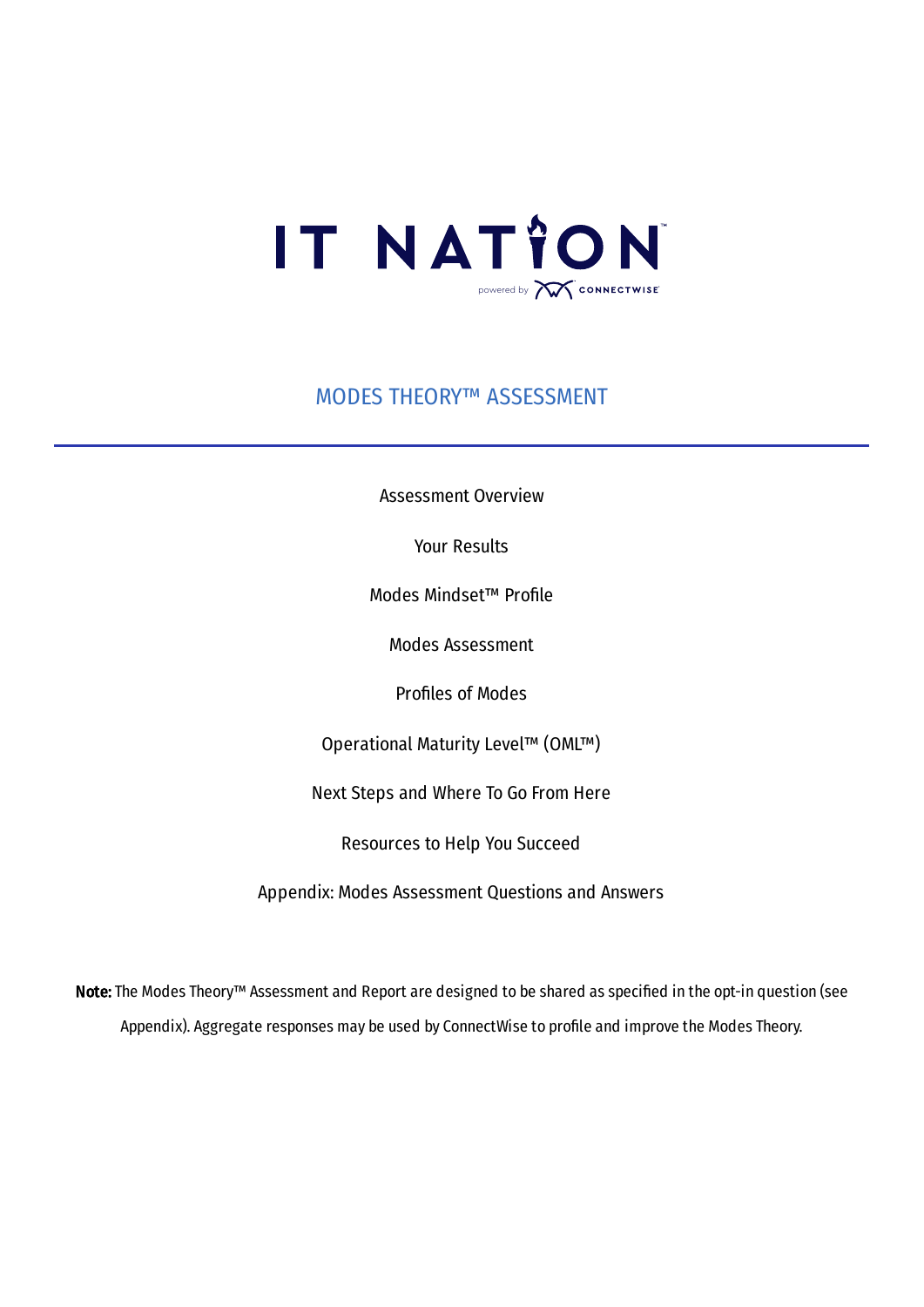# ASSESSMENT OVERVIEW

"If partners know where they want to go, and they have a plan and will execute it, the odds of getting there are high." - Arlin Sorensen, VP of Brand and Ecosystem Evangelism, ConnectWise

Congratulations for completing the ConnectWise Mode Theory Assessment, your first step in a new discovery process. The Assessment offers Technology Solution Providers (TSPs) the opportunity to learn, think, and act differently to achieve their vision of success.

This Assessment is the start of a collaboration with yourself, your peers, your team, and with others who can help you succeed. You've seen some of these concepts before, while others are new. The intent is for you to better decide what's right for you, then build an action plan customized to you and your destination.

The Assessment you completed addresses attributes we call your Modes Mindset. We'll go deeper later, but for now you should know you have a choice. You may use the Assessment as a self-guided tool, or you may use the Assessment by engaging with a resource to help guide your path. It's your decision about how you prefer to start...but you must start.



#### YOUR RESULTS

Your Mode Mindset and Partner Journey responses are shown below and will be discussed in the sections that follow.



Definition of Value Builder: The Value Builder is focused on creating consistent increases in value over time. It is growthbased but is run with pro�tability in mind. A focused commitment to intentionality about creating that consistent up-andto the right value proposition.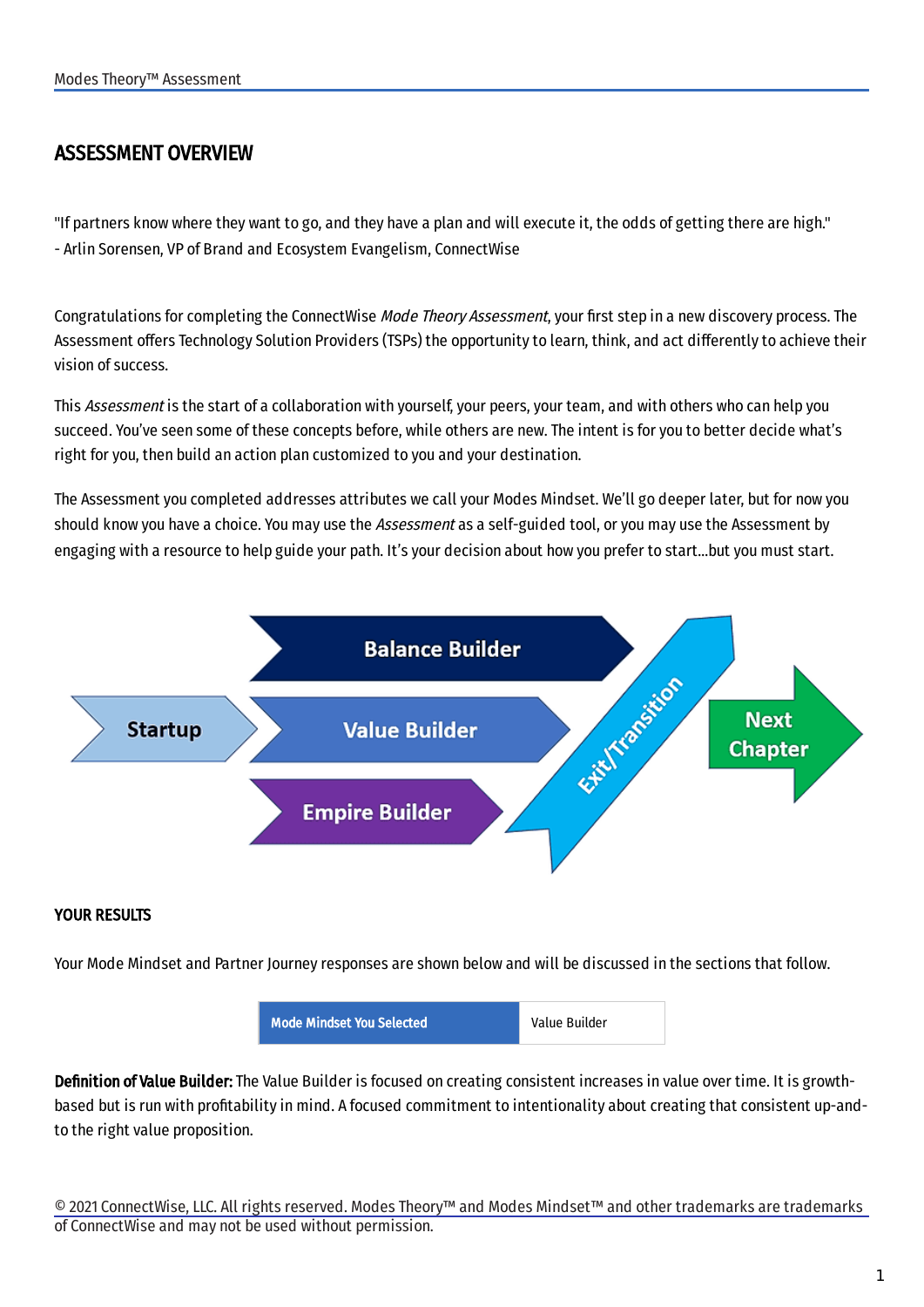Mode Indicators: In addition to the Modes Mindset you selected, here is a breakdown of your responses which predict each of the four Modes. You may see responses indicating Modes other than the one you selected. If so, consider reevaluating your Mode against the Modes Profile table below. Also consider including input from people you trust. Multiple Modes are common as most business leaders display traits from more than one Modes and may change Modes over time.

| <b>Mode</b>            | <b>Your Response Count</b> |
|------------------------|----------------------------|
| Startup                | 0                          |
| <b>Balance Builder</b> | 3                          |
| Value Builder          | 5                          |
| <b>Empire Builder</b>  | n                          |

| <b>Attributes</b>                       | <b>Partner Journey Responses</b> |
|-----------------------------------------|----------------------------------|
| Where are you<br>going? (Where;<br>Why) |                                  |
| What's your<br>journey? (How)           |                                  |
| What's your<br>timeline?<br>(When)      |                                  |

## Mode Pro�le: Value Builder

#### Value Builder Positives

- Consistent growth brings stability and positive "up and to the right" direction
- The culture is developed and becoming structured; thus people understand the norms of behavior.
- You and your team share the load of managing and leading.

#### Value Builder Challenges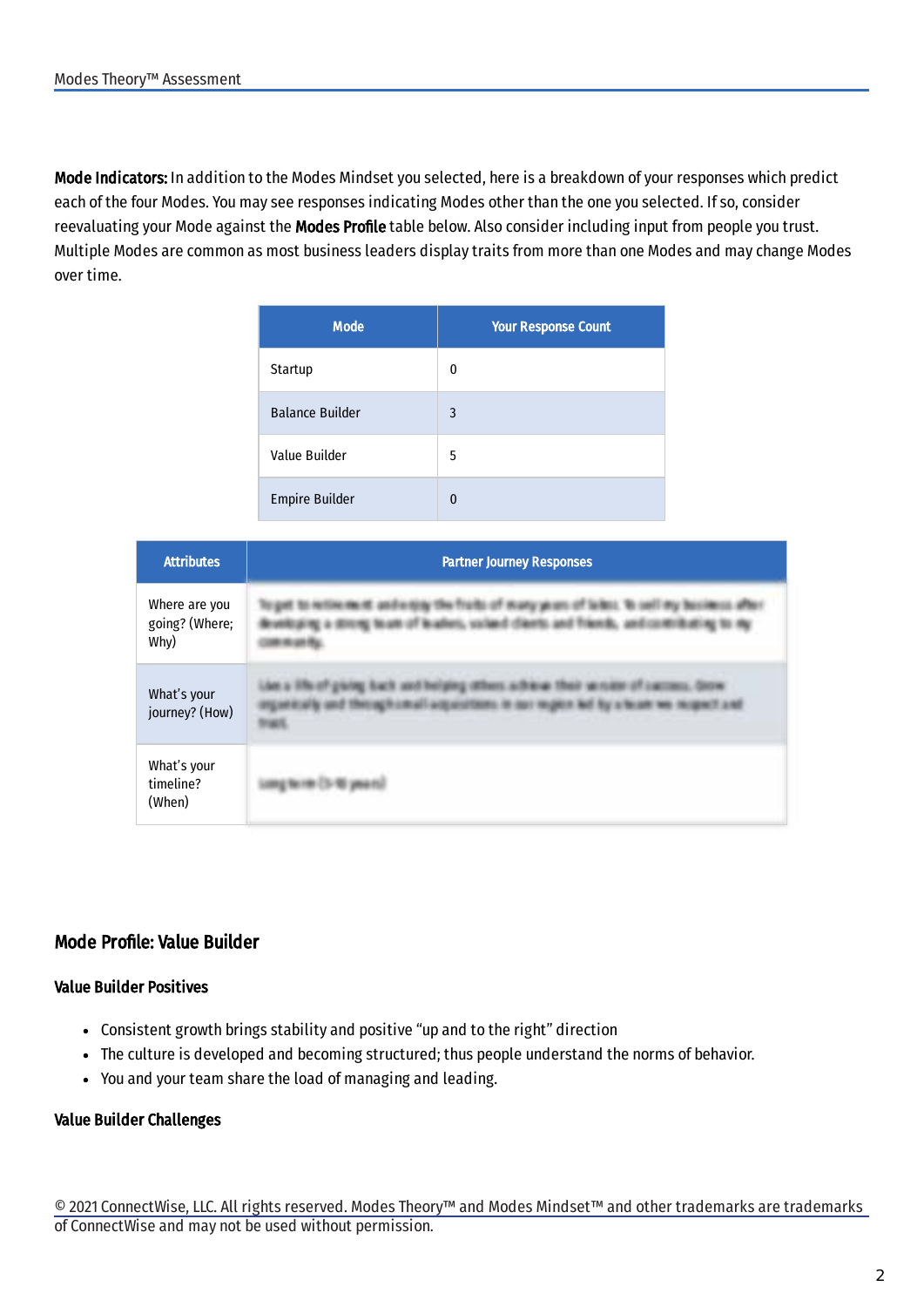- The expectation of accountability has increased, both for you and for your team.
- The chaos and excitement of growing a business may transition to busyness and repeatability.
- Knowing what good looks like and Best In Class performance may create a bar that is difficult to achieve.

#### Common Mistakes

- Pursuing �nancial and operational goals at the expense of health, family, and friends.
- Failing to zoom out to understand and plan according to the destination, journey, and time horizon.
- Choosing to rely on future value creation to provide �nances for the next chapter or retirement without accepting the reality of the �nancial picture.

#### Mentor/Guidance

- Build a team with leadership skills to execute responsibilities, grow according to plan, and position you to pursue your next chapter.
- Discipline yourself to de�ne the end you're looking for �nancially and establish related time horizons.
- Educate yourself about exiting the business for when the time is right. (Excellence in operations, due diligence, tax planning, and proactive deal conversations)

#### Commonly Heard Things You May Regret Later

- "I'm working long and hard hours, but we're doing OK. At some point we'll be rewarded by selling for the valuations everyone else is getting today."
- a "No the principal, I lead our company and our sales team. Write struggled somewhat keep salespeople as our growth has become steady, but I don't see a reason to change how I'm involved."
- "I hear about companies adopting EOS and developing plans. We didn't need those to get where we are, so you know, 'if it ain't broke…'"
- "Best In Class metrics and practices are for larger companies in bigger cities and don't apply to me. We don't need to keep score in terms of our performance.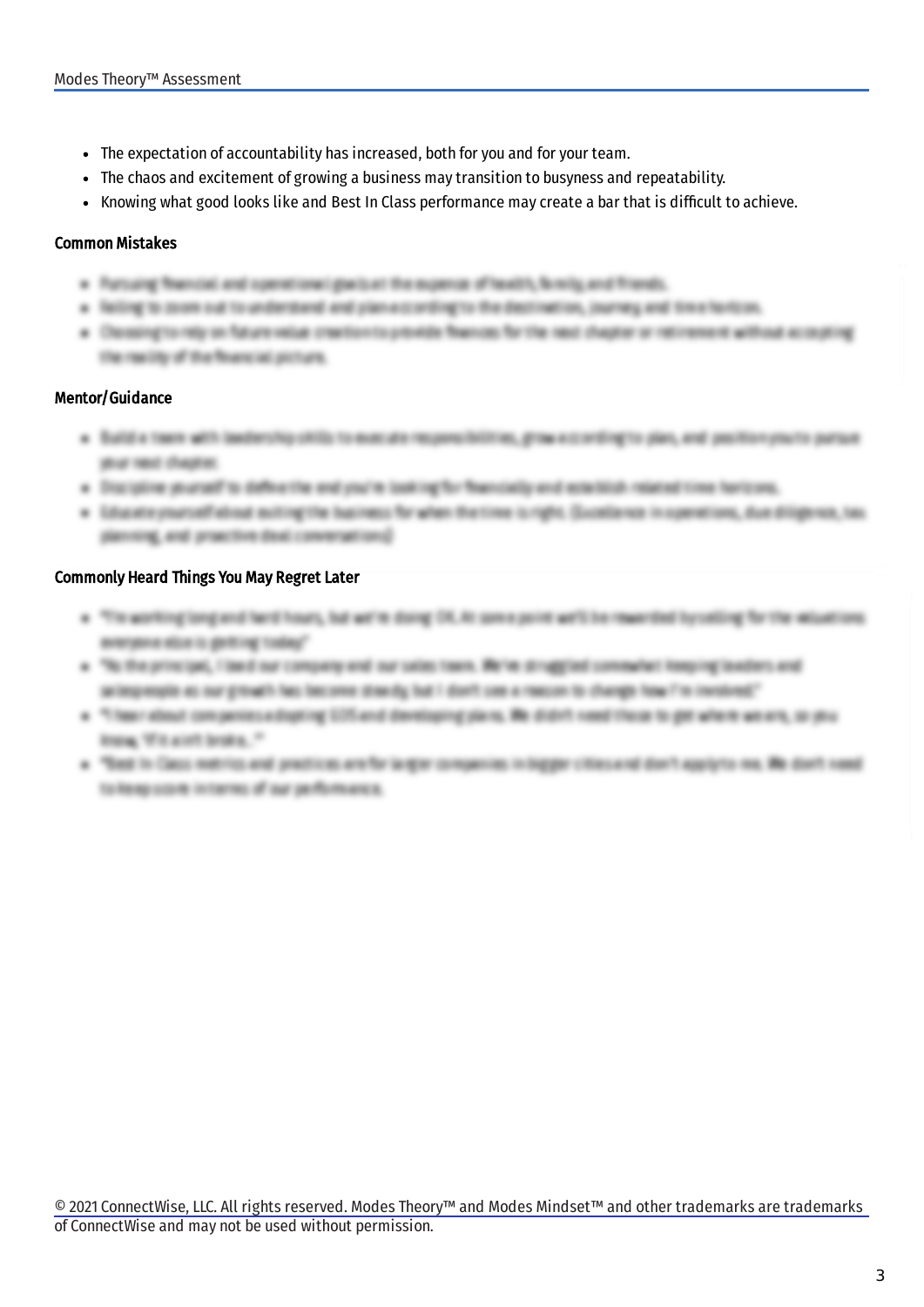## MODE ASSESSMENT

#### What is a Mode?

A Mode is the success outcome you are looking for. The Mode combines how you define success, manage your service delivery offerings, lead your teams, build systems, and develop partnerships.

A Mode reflects a way of business thinking and acting. It's qualitative, quantitative, and more than an unchanging label. Company owners change Modes over time and experience different needs. Modes are not determined by maturity or size. Modes Mindsets influence and inform the thought process, vision setting, behaviors, and outcomes of owners, leaders, and teams.

#### Why are Modes important?

Clearly understanding your Mode helps you understand where you and your business are today. This understanding brings clarity to where you want to go and how best to get there. Additionally, the Modes conversation may validate or challenge mindsets, decisions, and plans with your team, peers, customers, and ConnectWise colleagues. Something as simple as aligning your destination and your time horizon may have a signi�cant impact on how you lead future years.

#### What are the Modes?

Today we categorize TSPs into four Modes: Startup, Balance Builder, Value Builder, and Empire Builder. Each Mode exhibits a unique purpose, strategies, and vision of success, as well as commonality in how people, productivity, and profits are utilized.

Review the Modes Profile table below for characteristics of Value Builder. Ask yourself and your team questions such as:

- 1. Does the Mode I'm in reflect the mindset I have today? If not, what needs to adjust or change?
- �. Will the Mode I'm in allow me to achieve my destination with my required time horizon? If not, what needs to adjust or change?
- �. What one or two decisions do I need to make to increase my chances of reaching my desired destination?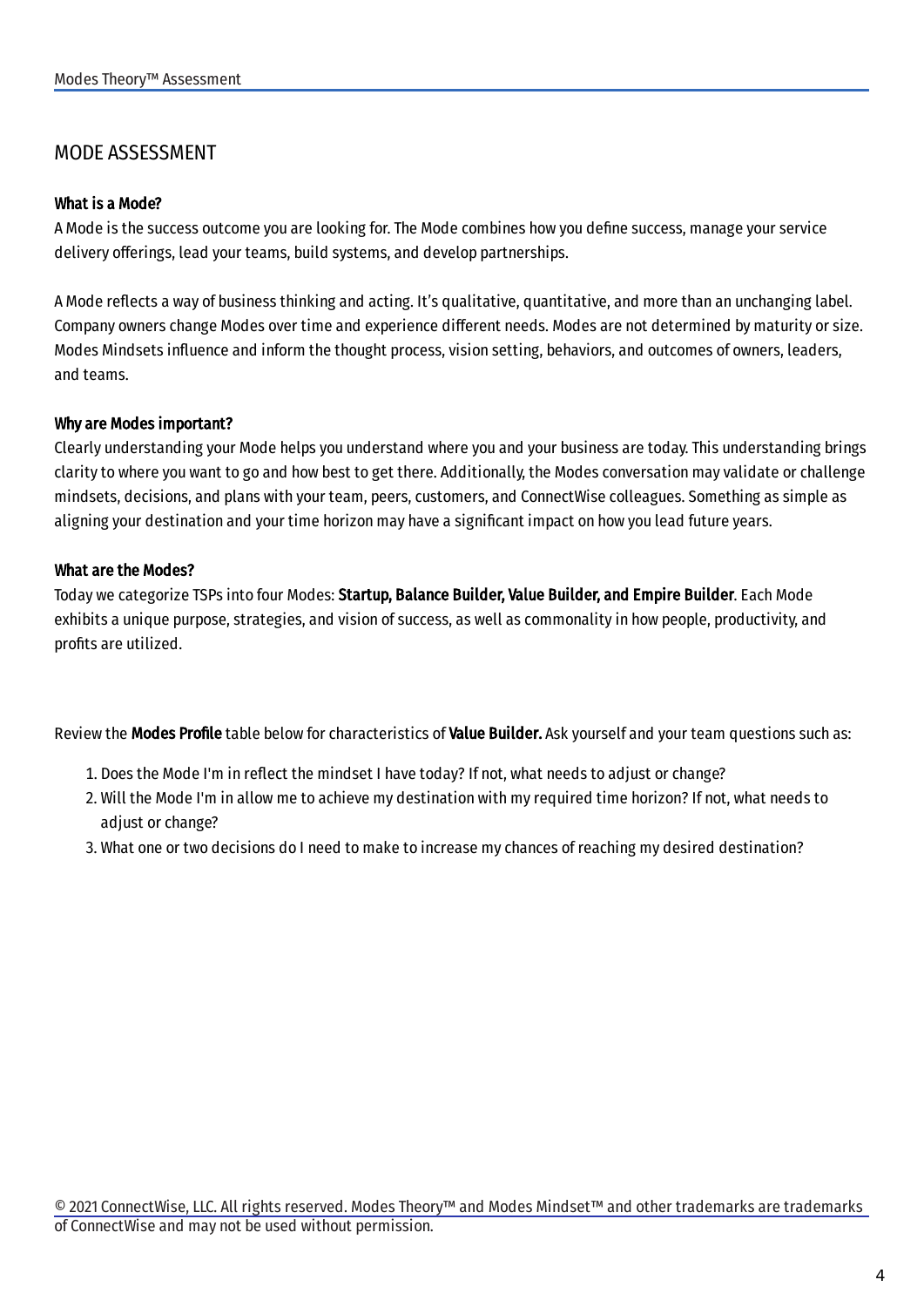### PROFILES OF MODES

Partner Mode Interview Videos (See Modes website for full list.)

Startup: Build the right foundation (3:29); Full interview with Partner (42:08)

Balance Builder: Is there another path? (1:05); What's most important? (1:49); Full interview with Partners (47:36)

Value Builder: Building value in the company (3:46); Journey: Start Up, Value Builder, Empire Builder (3:40); Full interview with Partners (59:55)

Empire Builder: <u>Importance of velocity</u> (1:14); Innovating for faster acquisition (1:01); Full interview with Partner (38:34)

## View a higher resolution version of the Modes Mindset Profile here.

| <b>CHARACTERISTIC</b>            | <b>STARTUP</b>                    | <b>BALANCE BUILDER</b>            | <b>VALUE BUILDER</b>                                        | <b>EMPIRE BUILDER</b>                                                           |
|----------------------------------|-----------------------------------|-----------------------------------|-------------------------------------------------------------|---------------------------------------------------------------------------------|
| <b>High Level</b>                |                                   |                                   |                                                             |                                                                                 |
| Purpose                          | Start something                   | Support their lifestyle           | Consistent growth                                           | Exponential growth                                                              |
| <b>Life Focus</b>                | Live to work                      | Work to live                      | Work to build value (and increase<br>income year over year) | Optimize enterprise value - shareholders<br>and stakeholders                    |
| Time                             | Consumed                          | Freedom                           | Busy                                                        | Focused                                                                         |
| <b>Business Atmosphere</b>       | <b>Chaos</b>                      | Status quo                        | Structured improvement                                      | Rapid change                                                                    |
| Worry / Risk                     | Something happens to owner        | Interruption in spinning off cash | Missing growth targets (losing clients<br>and/or key staff) | M&A or stretch targets aren't hit                                               |
| Money                            |                                   |                                   |                                                             |                                                                                 |
| Money                            | Tight                             | Consistent                        | <b>Building</b>                                             | Required to continue                                                            |
| Finance                          | Personal, friends and family      | Personal / company debt           | Company debt                                                | Outside Investors                                                               |
| <b>Budget</b>                    | None                              | Personal only                     | One year view at best                                       | Detailed and multi-year                                                         |
| <b>Profitability</b>             | Minimal                           | Lifestyle driven                  | Steady Improvement toward BIC                               | Driving to high profit                                                          |
| Valuation                        | Low                               | tow                               | Medium                                                      | High                                                                            |
| People                           |                                   |                                   |                                                             |                                                                                 |
| Family                           | tenored                           | Priority                          | <b>Partial focus</b>                                        | Paused                                                                          |
| Operator                         | Founder                           | Founder(s)                        | Founders/Team                                               | Mostly external team that includes<br>investors, board, managing partners, etc. |
| <b>Customer Relationships</b>    | Starting                          | Deep and static                   | Increasing                                                  | Evolvine                                                                        |
| Culture                          | <b>Undefined</b>                  | Lifestyle                         | Developing                                                  | Structured                                                                      |
| Accountability                   | Inconsistent                      | toose                             | Expected                                                    | Enforced                                                                        |
| Sales/Marketing                  |                                   |                                   |                                                             |                                                                                 |
| Sales Approach                   | Technically led                   | Principal led                     | Trying to implement                                         | Sales led                                                                       |
| <b>Business Model</b>            | Sell anything people will pay for | Sell high margin opportunities    | Standards and process                                       | Repeatable and scalable                                                         |
| <b>Source of New Business</b>    | Friends, friends, and neighbors   | Referrals                         | Referrals and marketing                                     | Disciplined marketing and vendors                                               |
| <b>Marketing Investment</b>      | Sporadio                          | Minimal                           | Growing                                                     | Significant                                                                     |
| Future                           |                                   |                                   |                                                             |                                                                                 |
| Grawth                           | Elusive                           | Controlled                        | Planned                                                     | Strategic and focused                                                           |
| <b>Timeline until transition</b> | Long                              | Long                              | Medium                                                      | Short.                                                                          |
| <b>M&amp;A</b>                   | Wishful thinking                  | Little interest                   | Opportunistic                                               | Strategic plan                                                                  |
| Change                           | Resist                            | Small changes                     | Want to improve towards BIC                                 | Drive rapid and radical change                                                  |
| Scalability                      | None                              | Not a focus                       | <b>Beginning to focus</b>                                   | Focal point                                                                     |
| <b>Planning</b>                  | Limited                           | Tied to lifestyle                 | Consistent but limited accountability                       | Disclofined                                                                     |

#### **MODE MINDSET™ PROFILES**

@ 2021 ConnectWise, All rights reserved. Modes Theory<sup>ne</sup> and Modes Mindset<sup>he</sup> and other trademarks are trademarks of Con-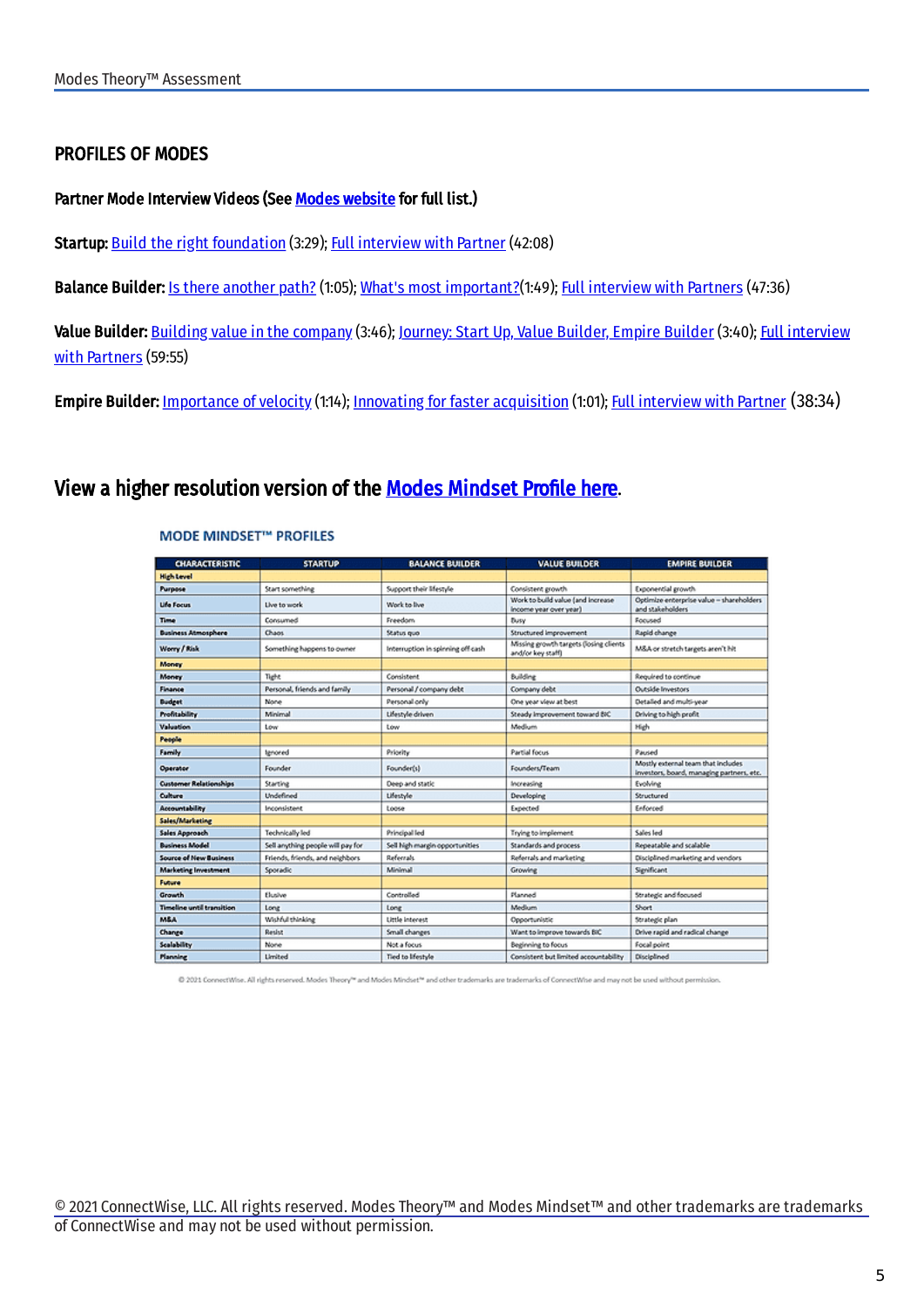| <b>Your OML Score</b> | 3.17 |
|-----------------------|------|
|-----------------------|------|

## OPERATIONAL MATURITY LEVEL™ (OML™)

"Regardless of what Mode you are in, knowing your Operational Maturity Level and increasing your Operational Maturity Level will help you get to the destination for that Mode. And it will even help you more easily move from Mode to Mode as your goals change over time."

- Paul Dippell, VP, Ecosystem Evangelism, ConnectWise

#### What is Operational Maturity Level™ (OML™)?

In the Service Leadership Index® Operational Maturity Level™, Technology Solution Providers (TSPs) exist in five levels of ability to create and execute a business plan, as shown in the Figure 1 below.



TSPs who are at OML 1 or 2 most often are delivering bottom quartile pro�tability and inconsistent growth, and also struggle to grow and scale, provide a good customer experience and differentiate themselves positively in the marketplace.

Those at OML 3 most often are delivering median pro�t and moderate growth, and are starting to be more scalable, and deliver a higher quality, better differentiated customer experience.

Those who are OML 4 or 5 most often are delivering top quartile pro�tability and strong growth, have a scalable business model, deliver a great customer experience and are positively differentiated in the marketplace.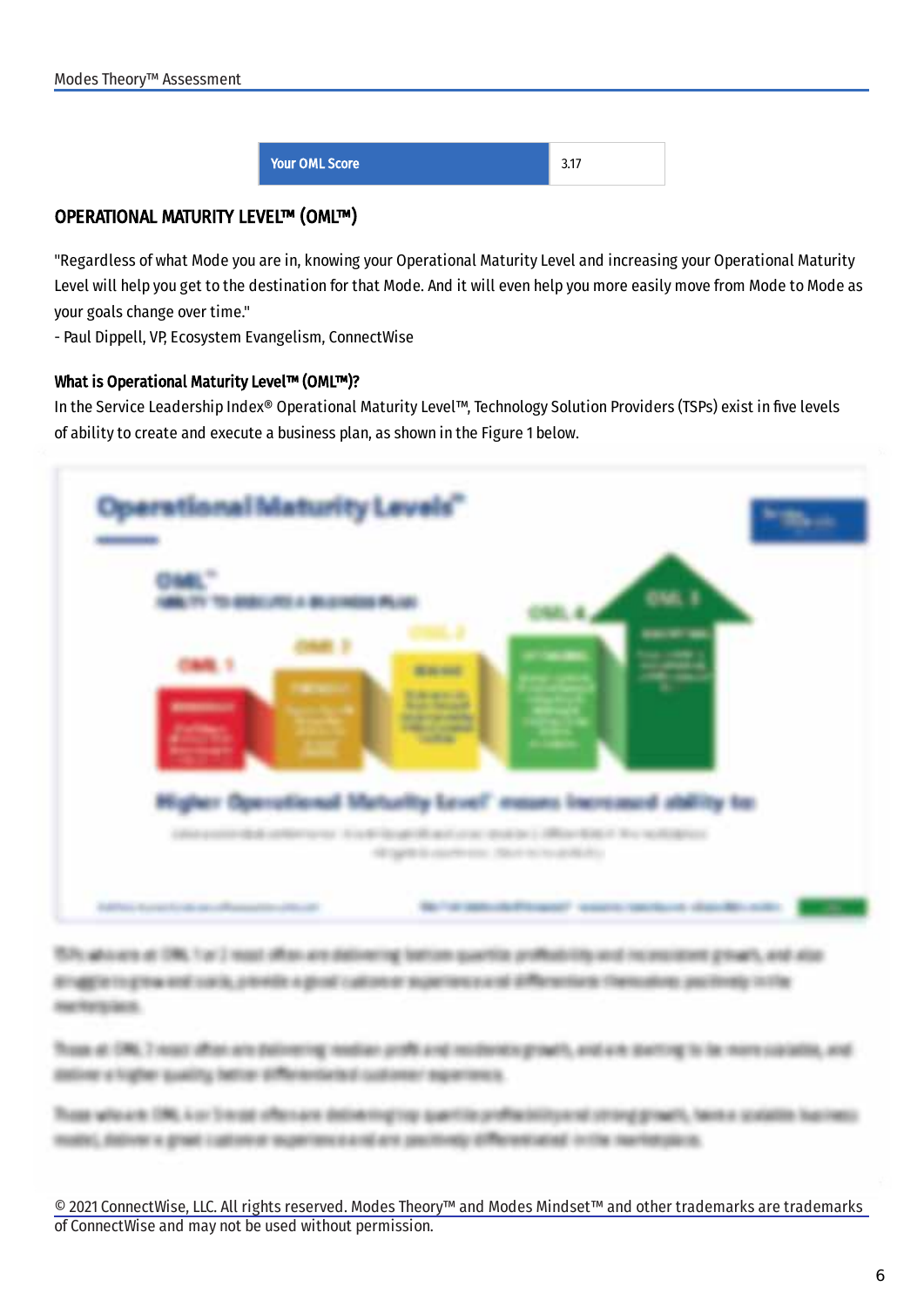### Why is OML important?

The Service Leadership Index shows that top quartile, median and bottom quartile performing TSPs exist in every market worldwide, regardless of where that market is, or how large or small it is. It also shows that there are top and bottom quartile performers of all company sizes and ages, pursuing every target customer segment, using various tool vendors and representing various product vendors.

In other words, while these factors have some effect on financial and operational performance, even combined they have little effect in comparison to the degree to which a TSP management identifies the best practices for their specific business model, and puts them to work.

This is good news, because it means that – to reach top quartile profitability and strong growth – a TSP doesn't need to move, say, from a big city to a small town, or vice versa. They do not need to move from, say, the United States to Australia. They do not need top drop one vendor's products and choose another's.

# They do need to identify the best practices which apply to their speci�c TSP business model and put them into action. While this isn't easy, it is easier than making the (unnecessary and dif�cult) changes noted above.

To drive up your �nancial performance, scalability and customer experience:

- The �rst step is to identify speci�c TSP business model you are in, that is, your Predominant Business Model™ (PBM), so that you will know the speci�c economic drivers you must optimize.
- Knowing your PBM will then allow you to correctly pick from the array of TSP best practices, those which apply to your economic drivers.

Service Leadership categorizes the TSP community into ten MSP, VAR, Project-Centric, etc. – has a materially different economic model and, while some best practices are shared by all, each in addition has other best practices speci�c to it. (Determine your PBM and learn more about OML.)

Here are some examples of the differences in economic drivers between TSPs in different business models:

| <b>But Institute</b><br>$\blacksquare$ | <b>In the fame.</b>                                     | of Milwaus Hall                                                  |
|----------------------------------------|---------------------------------------------------------|------------------------------------------------------------------|
| Note of Internation                    | THIS LIKE THIRD ENDING TOPS TO GRAVE STARTED.           | WAY: COA LITTLE MFT; AUSSIATI, AQUAN JL MTALWIRD                 |
| in the Lastinguid                      | providing. To static more storagy wide or the spottware | or ployers. This can make which them is the dealt                |
| <b>SECONDIZED</b>                      | Tops and implements scientificial state?                | cloops looks and ranged for managing?                            |
| <b>Book of</b>                         | Hourly loopest 1974; Assis secrit listened year         | AURI (an) work (colora) are lockened apack more ports.           |
| <b>Bellette Hilbrandt</b>              | caldyries logical development. When they spent a        | proportingly comes to re-duce this interest lighted automa call. |
| product days at                        | licitude, 1 gant for discussion assistant that 14.      | trans the linear cast upp inst my fixed manager."                |

Obviously, the best practices to achieve these different outcomes are different. Thus, knowing your PBM is a prerequisite to knowing which best practices to adopt. We call these best practices, OML "Traits".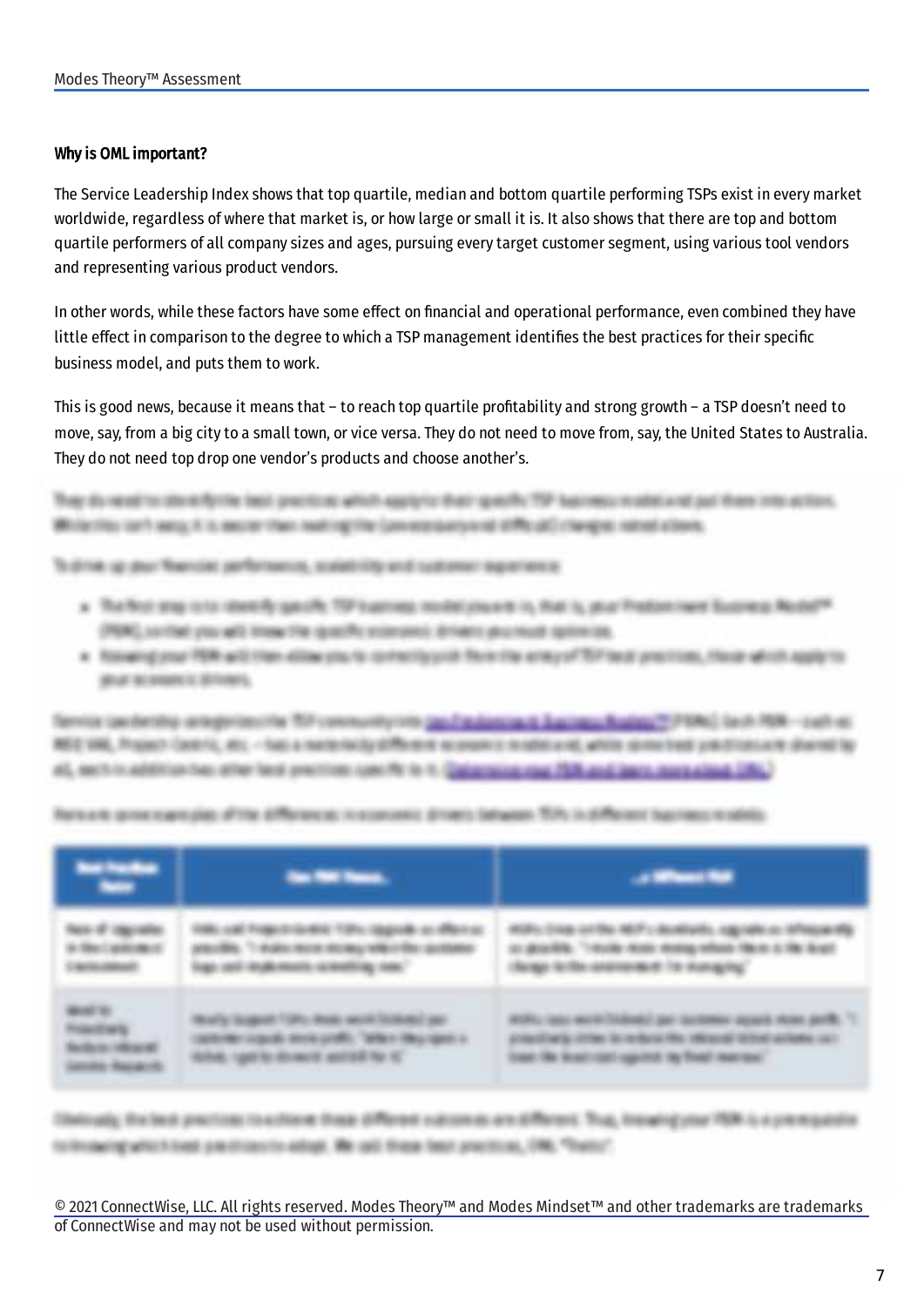#### What are Some Examples of OML Traits, and How is a TSP Scored on Them?

There are 39 OML Traits that MSPs who deliver top quartile �nancial performance, have largely mastered , which enables them to perform the way they do. MSPs in the bottom quartile have largely not mastered, and may not be aware of, most or all of them. Likewise, for VARs, there are 32 OML Traits. Some are shared with MSPs, and so recent are

Here are some examples of OML Traits shared across all PBMs, and their low and high OML characteristics. These are simplified. In an actual OML assessment, materially more detail and precision are involved, such that one of Westlevels of maturity, and guidance on improvement, can be assigned.

|               | $\cdots$                | ≕                                                                                                                                                                                                      | ≈                                                                                                                                                                                                                                                      | -                                                                                                                                                                                                                                                                                                                                                                                                                                                            |
|---------------|-------------------------|--------------------------------------------------------------------------------------------------------------------------------------------------------------------------------------------------------|--------------------------------------------------------------------------------------------------------------------------------------------------------------------------------------------------------------------------------------------------------|--------------------------------------------------------------------------------------------------------------------------------------------------------------------------------------------------------------------------------------------------------------------------------------------------------------------------------------------------------------------------------------------------------------------------------------------------------------|
| <b>Texas</b>  | a<br>Amerika<br>Compone | <b>R1996 4010</b><br><b>Traverse is</b><br>prisoning Hankin<br><b>Business</b><br>come many than provided<br><b><i>USE MATRIX</i></b><br>paint shape. We<br>to anthonicate<br>at Novel of His<br>an ac | Each play we did<br>a transporter all<br>cor Newman craft<br>code, and we can<br>the avearage to<br><b>URSEY RIGHT</b><br>concrete type<br>comment genetic.<br><b>MARTINEZ U.S.</b><br><b><i>Ispanifica: New</i></b><br>door we get cost?<br>agencies. | Flatvilley apply Need Her Lold Cable, it collection to by person booths in<br>a higher castosic sale or linting than gives. A histories social lin-<br>India: Issuelleants, and track Skirt calcioss, to indigate richi, and<br>is dealers reflekted and dark guitaments. April, locations<br>lected on the August to selkill builder grate and allowings, lead.<br>sign securite, mange criticalistics initiate criti<br>preferences to chancels about your |
| <b>SURGIT</b> | ÷.                      | <b>SECURITY AND REAL PROPERTY</b><br><b>MESSENGE</b><br>(Photography and working)<br><b>MAY LOW </b>                                                                                                   | <b>SORE OF OWNER</b><br>ing rather from:<br><b>Part ISO</b>                                                                                                                                                                                            | Yer grati as it works as high cleaterly will be arollocate<br>For golf it cable is to marketic needing plans address. The light<br>profession, allock thinks by giving nearly consider to last the<br>come, and most the most is it by anitag to monity today of<br>Mark, Alanta 1889, all labat 1943 all'illo                                                                                                                                               |
| <b>SHEET</b>  |                         | <b>B</b> Habit it<br>LISTANDO, ANTI MEI<br><b>Valley Dilloy (Pilley</b><br>official figures<br>gast out.                                                                                               | We see good for<br>the sealther of<br>tools on most<br>carly guarter to:<br><b><i>ROBE BEIGHT</i>ON</b><br>grads, sharknay.<br><b>Assistant generalists</b><br><b>USE/RINGS 1997</b><br>addiservation mention.                                         | traccine de mod differentiate a gestion return relief the<br>decimal relates cost the collated of scritchies moded to produce it.<br>an determinent tradecree, has proving from belief the heritag<br>specific yet the notifier of feath to be professed and at they<br>Scillars levele mente animale, ani solo ani animalizio.<br>matitizer's and provides a state on state promised<br>or the recipies quantities.                                         |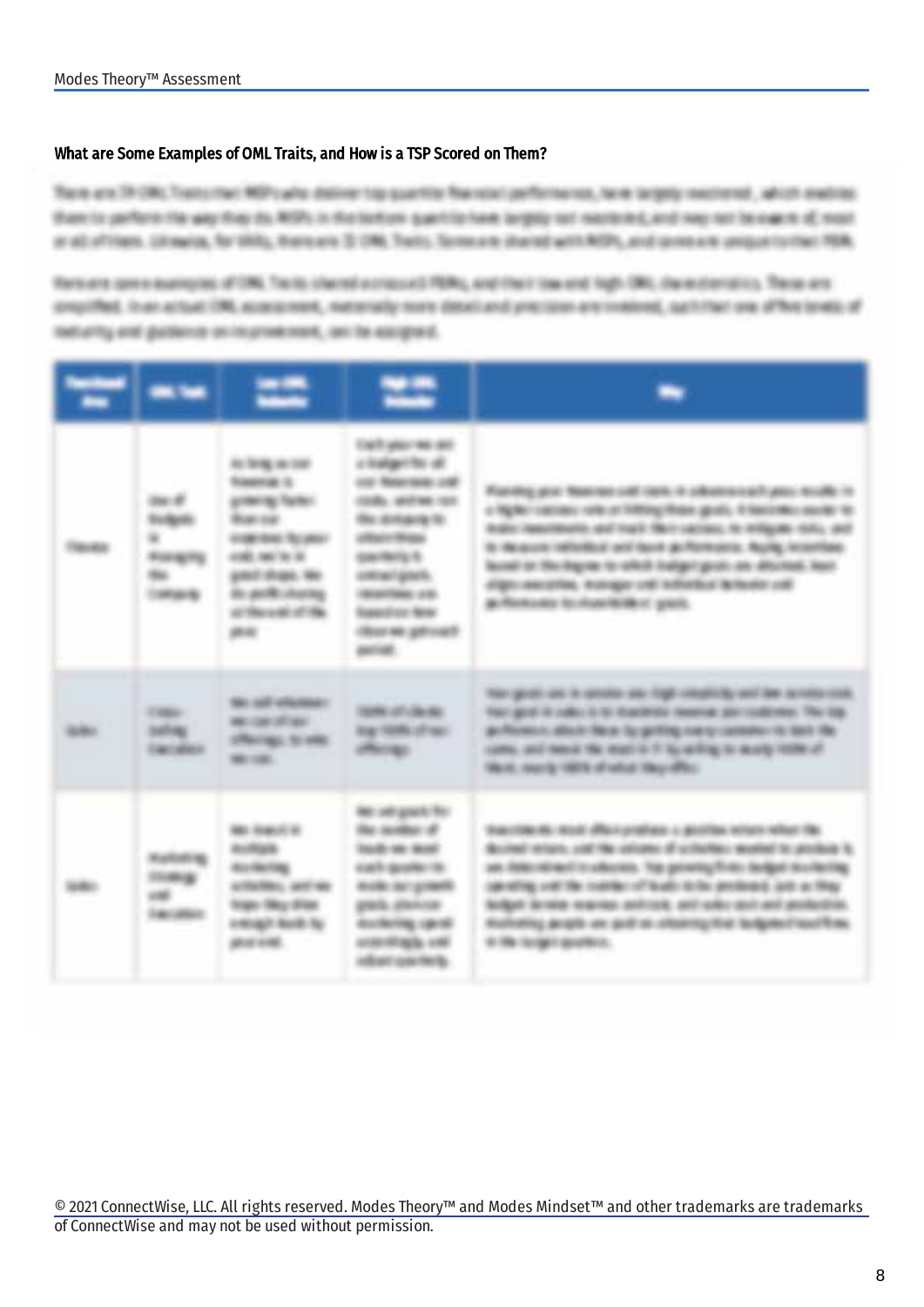| Service | Quarterly<br><b>Business</b><br>Reviews | We have periodic,<br>strategic<br>meetings with<br>our managed<br>customers, either<br>quarterly, twice-<br>annually or once<br>a year, depending<br>on their size,<br>complexity and<br>their desire to<br>meet. |  |  |
|---------|-----------------------------------------|-------------------------------------------------------------------------------------------------------------------------------------------------------------------------------------------------------------------|--|--|
|---------|-----------------------------------------|-------------------------------------------------------------------------------------------------------------------------------------------------------------------------------------------------------------------|--|--|

These are determined through years of experience building and running our own best-in-class TSPs, through consulting with thousands of them to improve their businesses (drive up their OML), and by analyzing which management methods are used by the high performers in the S-L Index™ and which by the low performers.

#### How Does OML Improvement Align with Modes Mindset to Benefit Partners?

Your Mode de�nes what your goal or purpose is, in owning a TSP company. Are you just starting out? Are you seeking a steady work/life balance? Are you trying to build stock value over time? Are you trying to drive high growth ion stock value over a shorter period of time?

Any of these is a valid reason to own a TSP. And, from time to time, owners may switch Modes as their goals change.

The bene�t of OML improvement is that advancing your OML makes it more likely that you will reach the goal of your mode, with fewer blind alleys, in less time and with less resource and risk.

None of the Modes are easy paths to traverse – the nature of owning a TSP business makes this so – but they are all made easier and less risky by �nding and adopting the proven best practices for your PBM, and doing so more quickly. That is the purpose of the OML approach:

- OML Assessment: to what extent do your management methods resemble the high performers or low performers in your PBM, and
- OML Diagnostic/Rx: At your speci�c OML, what are the speci�c steps you can take, in order of likely return on invested effort, to drive up your OML, and do things more like the top performers do.

Regardless of which Mode you are in, or seeking to transition to, driving up your OML will make it more likely that you will secure your goal, and do so in a meaningfully short period of time.

#### What can I do to improve my OML within my Mode?

Buy SLIQ, join and Evolve group and/or work with one of the Service Leadership-Certi�ed consultants and peer group operators worldwide.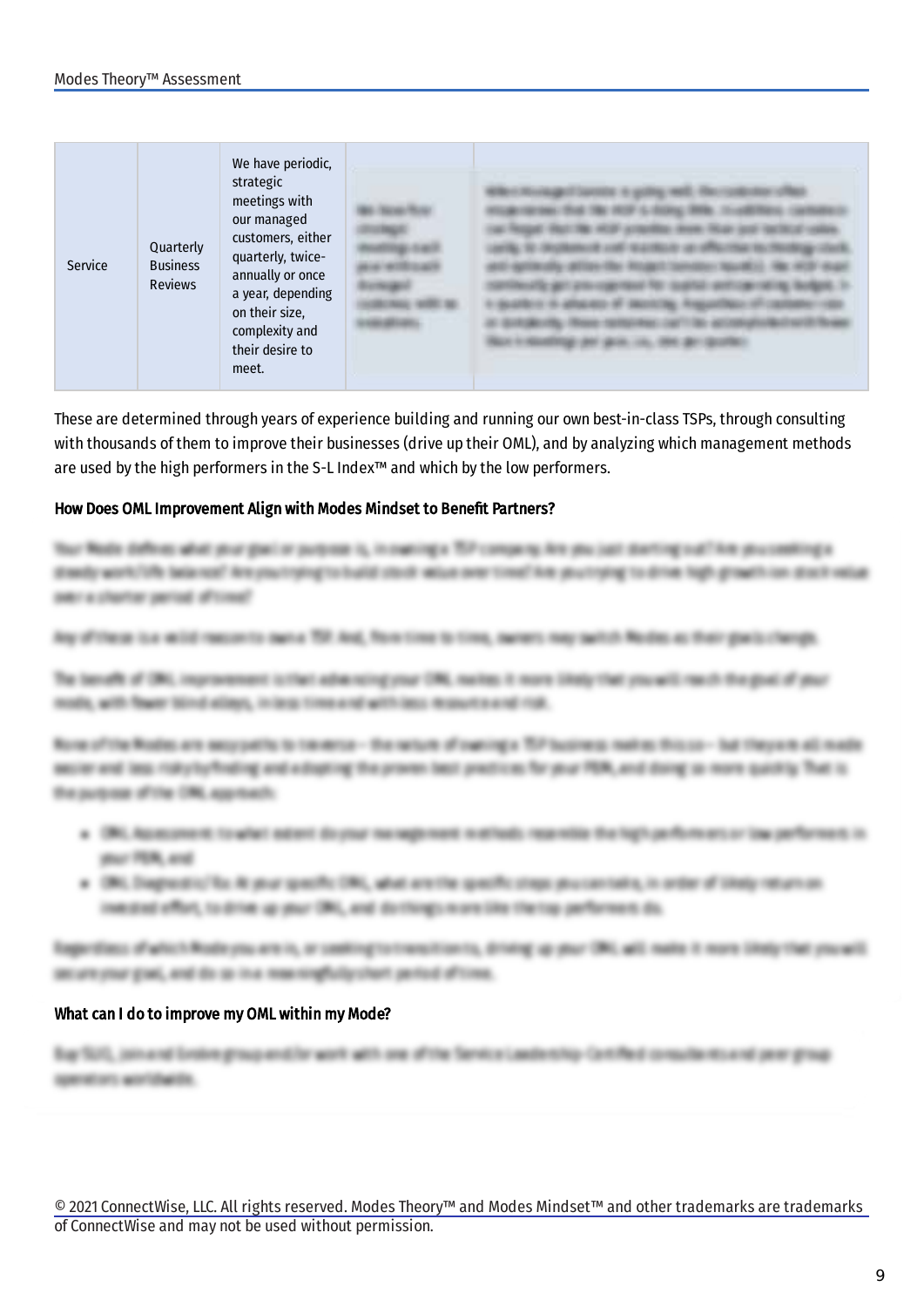#### Modes Theory™ Assessment

"The key here is the Modes aspect. You have to know where you are going. Just the fact that you know where you are going, you've de�ned where you are going, your people know, your planning is pointed that way, your attainment tracking is pointed at that, your ConnectWise resources are pointed at where you want to go, then you are much more likely to get there. Operational Maturity Level is the step-by-step way to do it."

- Paul Dippell, VP, Ecosystem Evangelism, ConnectWise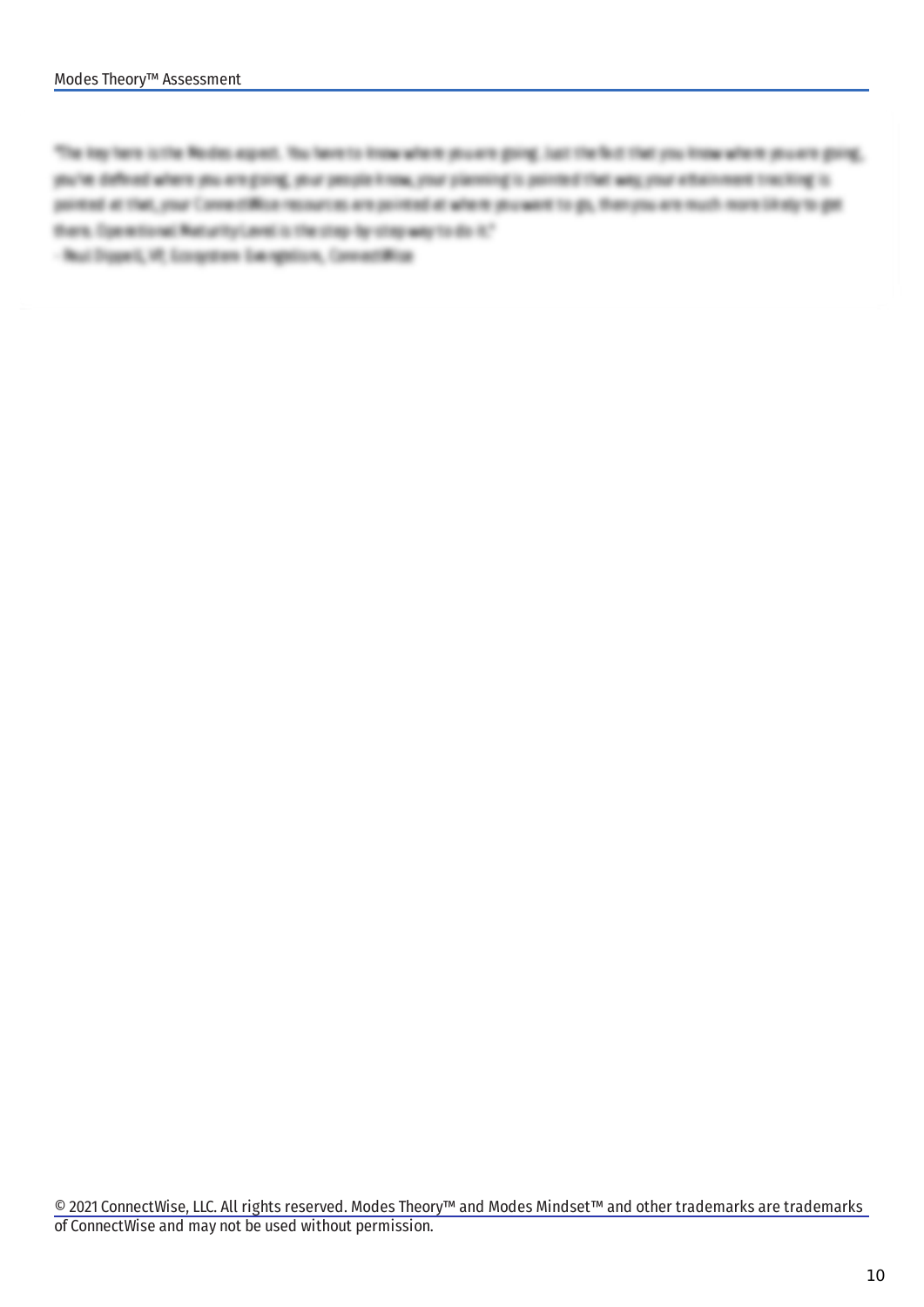## NEXT STEPS

Remember, there are two main options:

- 1. Self-Guided Journey. Use the resources in this report and on the Modes Theory webpage in a self-service approach to your journey as a business and within the ConnectWise ecosystem.
- 2. Guided Journey. Let us share and teach what we've learned working with partners. We'll match you with the colleagues, share our tools and frameworks, and provide decision support going forward.

In either case, you must decide to start. Here are key activities to help you take the next step and maximize your value:

�. Understand your Modes Theory Assessment.

- �. Discuss the results with your partners, teams, and peers.
- �. Plan IT Nation activities for you and your team through 2022.
	- �. Conferences (ITN Connect, Explore, Secure)
	- �. Community Groups (Share and Meetups)
	- �. Evolve Peer Groups (Owners, Service Executives, M&A, CFO, other)
	- �. Leadership Development (University, other resources)
- �. Investigate opportunities with Service Leadership Inc.'s SLIQ and Report Bundles.
- �. Consider sharing parts of your Assessment with ConnectWise colleagues to improve understanding and guidance related to your Mode.

## WHERE TO GO FROM HERE

The Modes Theory Assessment may expand your awareness of the uniqueness, health, and future of your mindset and your business. We're helping you understand yourself better through your eyes and through those of your partners, team, and peers. We know you have many reasons to be proud of your acc

We also know the world has changed and continues to change rapidly. The agility of TSPs is being tested. In the past you moved a few key levers to run your business. Today you're more like a sound engineer adjusting the many channels on the equalizer to produce the quality experience people expect.

You know business models change, and superior business models win. You, your team, your peers, and Connect help you determine what success looks like and plan a path to get there. We encourage you to choose the best journey to your destination

"Dream big, start small, but most of all, start." – Simon Sinek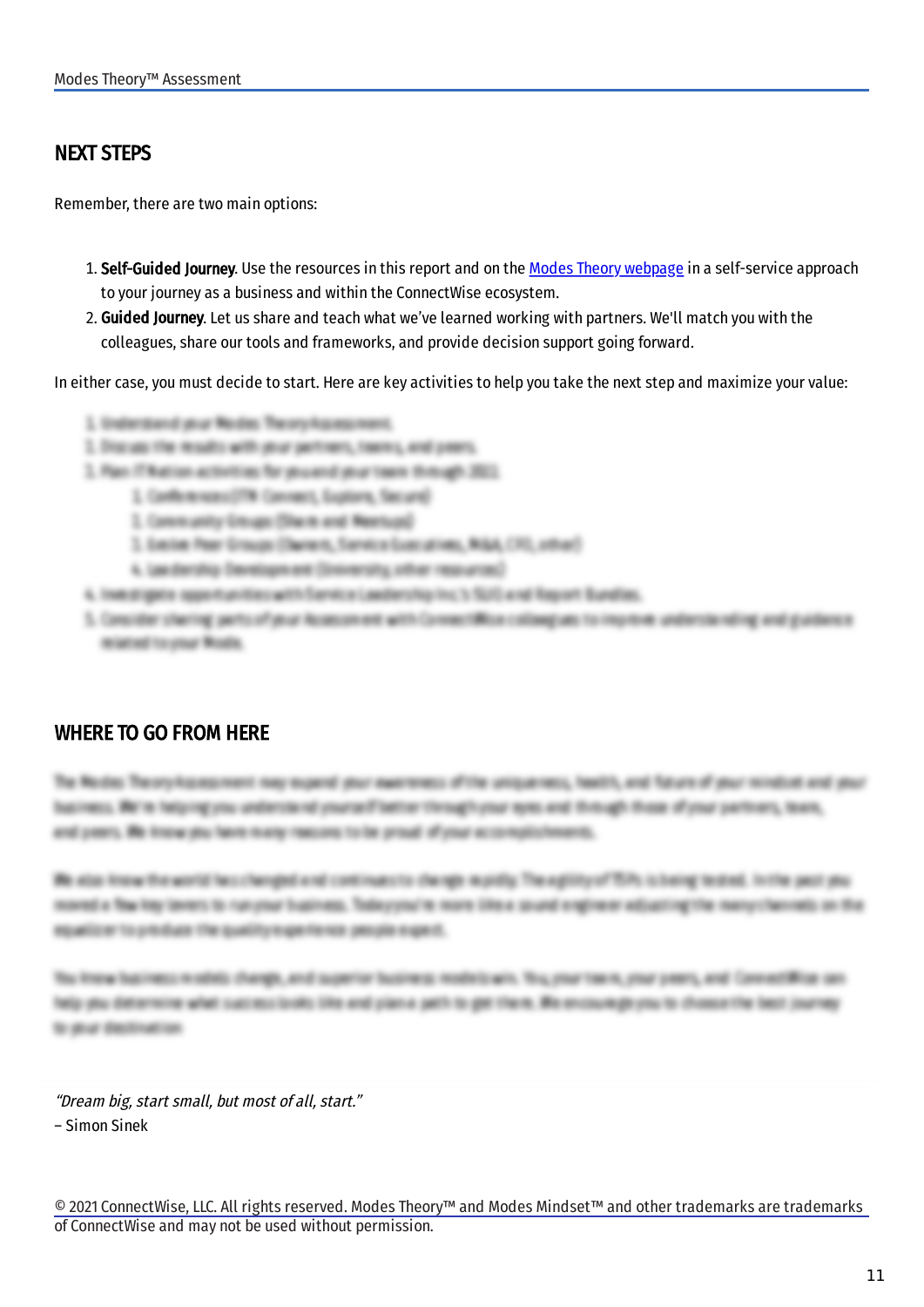# RESOURCES TO HELP YOU SUCCEED

### Available Now

- Mode Theory Assessment
- Modes Theory resources
- Modes Theory Partner videos (showcasing all Modes)
- Service Leadership Index 2021® Annual Report Bundles (Download a 10-page excerpt from the Annual Report.)
- IT Nation **Evolve** (designed for all Modes)
- ITN Share Groups
- IT Nation Connect, Explore, and Secure Events (designed for all Modes)
- ConnectWise Partner Program for Cybersecurity
- IT Nation Certify Cybersecurity Training
- University Partner Kits (Security, Operational Maturity, Mergers & Acquisitions)

#### In Development

- Modes Webinars and University content
- Engage with ConnectWise Account Managers
- Engage with ConnectWise Business Consultants
- Engage with ConnectWise Partner Success Managers
- Align with Strategic Planning Methodologies (EOS, StratOp, Strategyzer)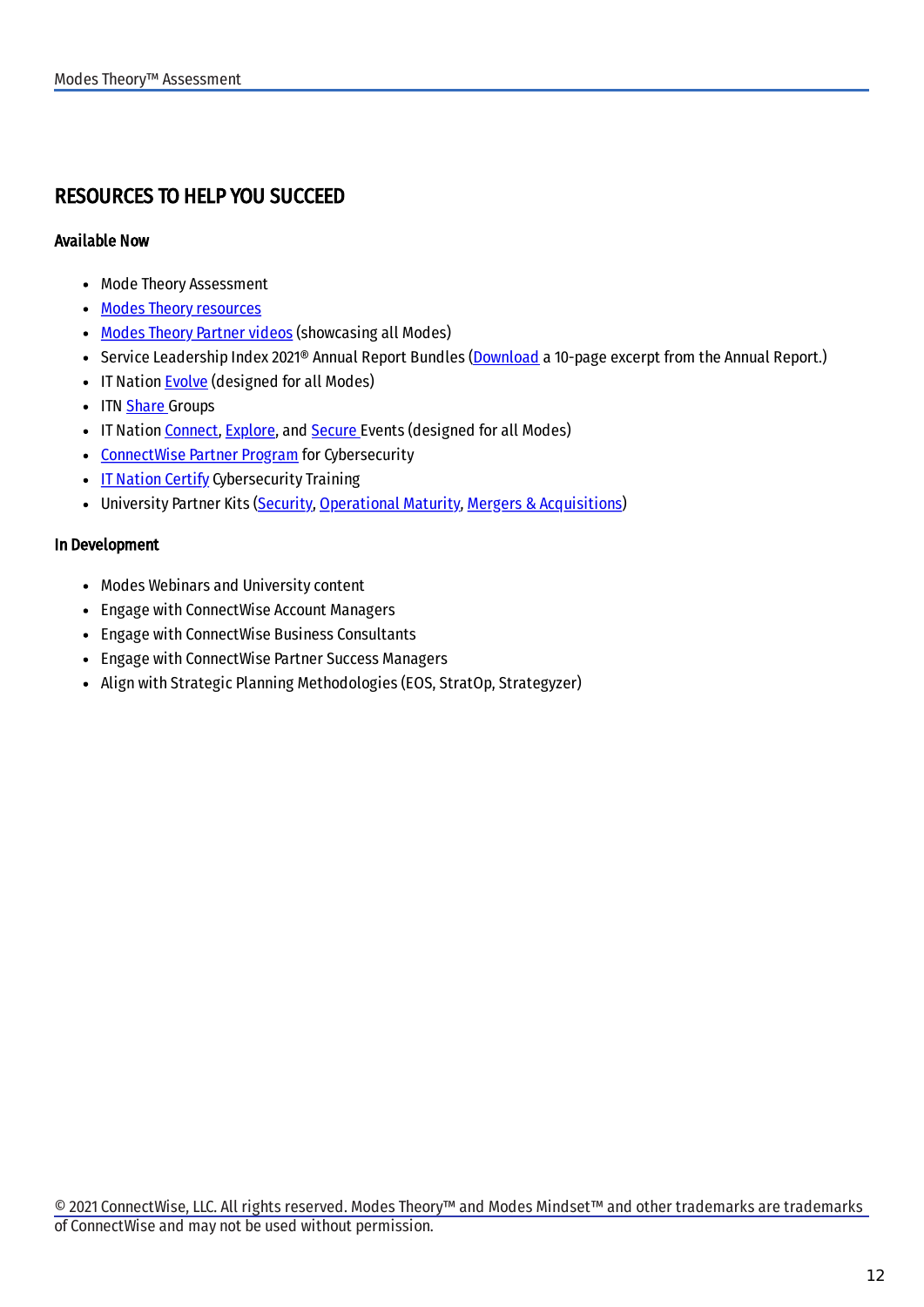# MODES THEORY ASSESSMENT: QUESTIONS AND RESPONSES

#### PART 1: PARTNER JOURNEY

2. What's your destination?

Answer: To get to retirement and enjoy the fruits of many years of labor. To sell my business after developing a strong team of leaders, valued clients and friends, and contributing to my community.

3. What's your journey?

Answer: Live a life of giving back and helping others achieve their version of success. Grow organically and through small acquisitions in our region led by a team we respect and trust.

4. What's your time horizon? Answer: Long term (5-10 years)

#### PART 2: MODES THEORY ASSESSMENT

6. Which Mode below best describes your current mindset about your business? Answer: Value Builder 7. Which option below best describes your focus on work and life? Answer: Consistent growth 8. Which option below best describes the purpose of your business? Answer: Work to build value (and increase income year over year) 9. Which option below best describes your primary reason for worry and risk in your business? Answer: Missing growth targets due to losing clients and/or key staff.

10. Which option below best describes your source of �nancing?

Answer: Personal and/or company debt

11. Which option below best describes your status of pro�tability? Answer: Slow improvement toward Best in Class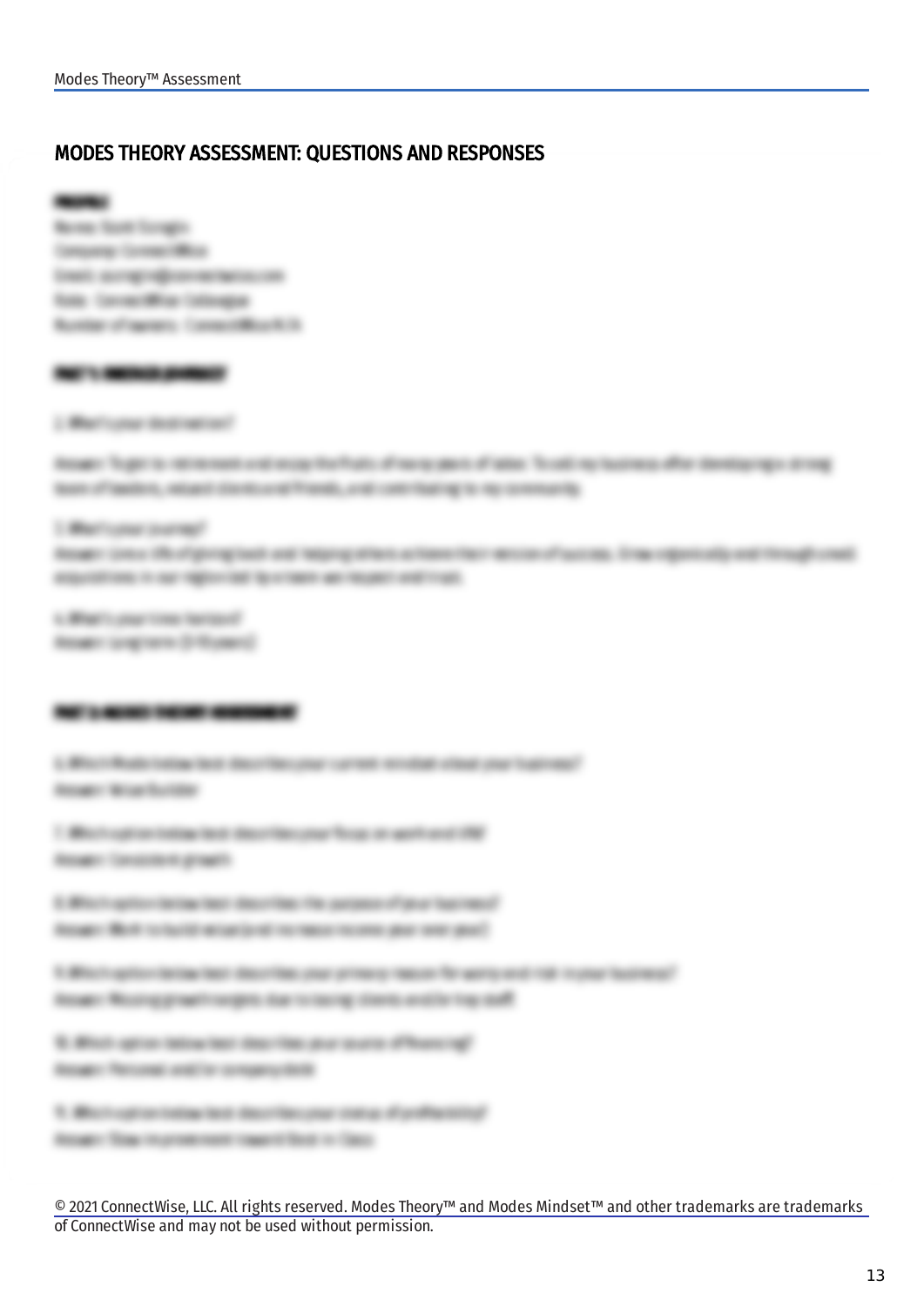12. Which option below best describes accountability in your culture? Answer: Loose and variable 13. Which option below best describes your sales approach? Answer: Principal led 14. Which option below best describes your perspective on growth? Answer: Planned 15. What Mode best describes your most likely future Mode? Answer: My future Mode will stay or change to Balance Builder.

### PART 3: OPERATIONAL MATURITY LEVEL

| 1. But tax decides its anatum afuser but allectuate for fannise bettives and USD<br>desper 1. Spende formule superville applications affecting all dedication reclassed processes to COSI, thraph and<br>scalate a record many speed |
|--------------------------------------------------------------------------------------------------------------------------------------------------------------------------------------------------------------------------------------|
| It the same retracts recept ray arrays serriconnel.<br>dealer 1. Once selling responsing registers for affects and condition of accounts and in perceives.                                                                           |
| 5. For enable you done file your prices declaring netherings?<br>desper 1. Rodity croppers, and or one TSIs of propriety, top mention equivient to proper.                                                                           |
| 25 Th after solemn double requirement classic to comply with your nationalize constants?<br>finant 1. Senderity services, constitute encompos-                                                                                       |
| 21 Year for your expect model with the district man of spectrum motivate tend.<br>linger 1. See Arneyman pellenar fessells he ut allest a consultat represent                                                                        |
| 1). What is play sales no supposed in all building?<br>dealer 1. Rue look monet to apper, prevently if our any definering creations to a white, who have a<br>the region or rear for the product can be de-                          |
| It then sums are contented for change modern the component<br>Braker / all in triding former Mour build in critically performing with the stati myromatics. All the following expensioned<br>anti-termination.                       |

| <b>Best Practices</b><br>One PBM Versus<br><b>Factor</b> | a Different PBM |
|----------------------------------------------------------|-----------------|
|----------------------------------------------------------|-----------------|